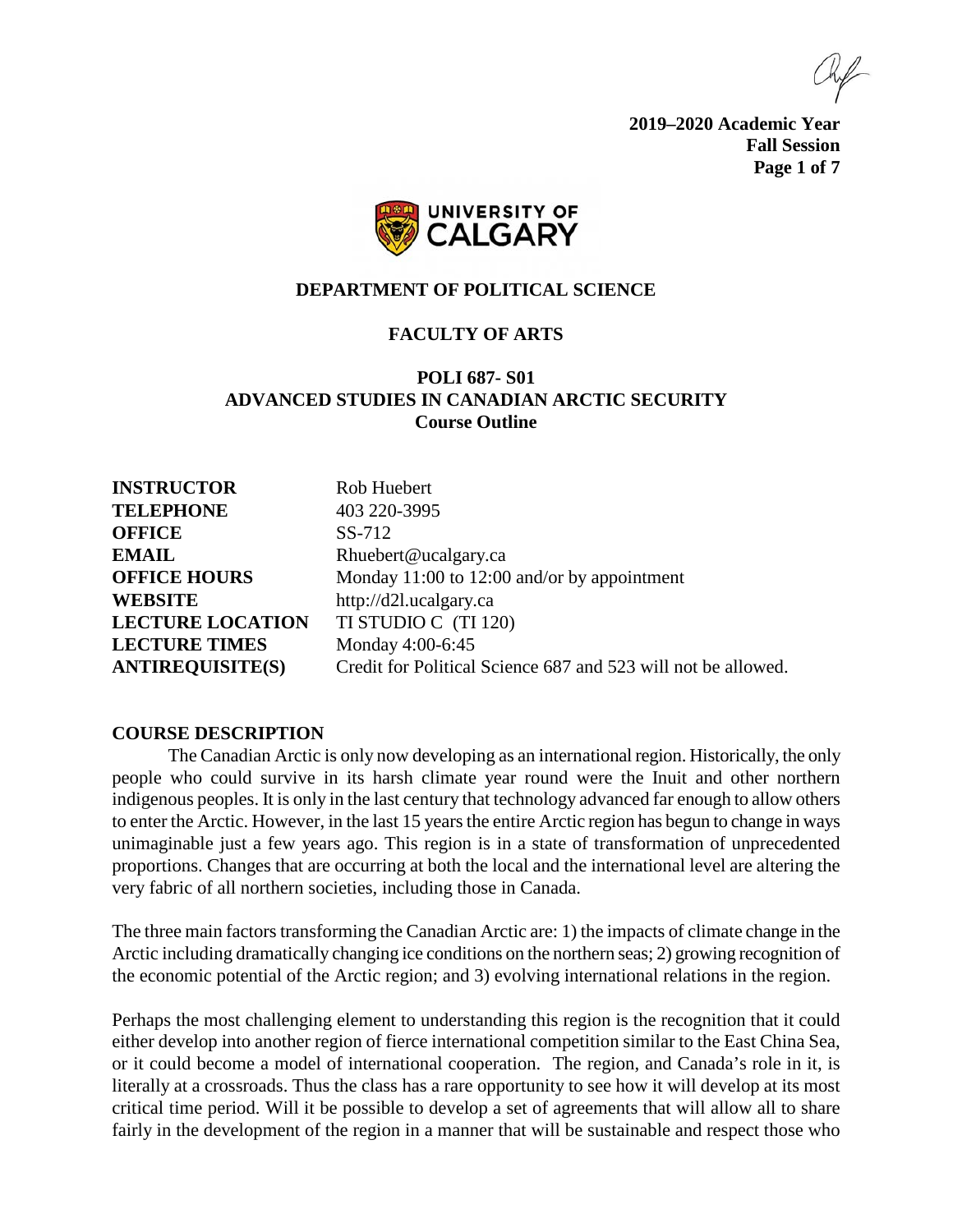have lived there for generations? Or will the main state actors refuse to cooperate and instead chose to pursue unilateral actions that will inevitably increase levels of conflict in the region. Most importantly, however, what will Canada's role be in this developing new international region?

# **COURSE OBJECTIVES**

The objective of this course is to provide students with an understanding of the nature of international relations in the Arctic region.

- 1) How is the Circumpolar North transforming?
- 2) What is Canada's role in the Circumpolar North?
- 3) What are the main issues that Canada faces in the Circumpolar North?

| Assignment                   | Value | Due Date      |
|------------------------------|-------|---------------|
| Paper Proposal               | 20%   | October 7     |
| <b>Critical Review Essay</b> | 10%   | November 4    |
| <b>Research Paper</b>        | 40%   | December 2    |
| Simulation                   | 10%   | Nov 25, Dec 2 |
| <b>Class Participation</b>   | 20%   | Term          |
| <b>TOTAL</b>                 | 100%  |               |

### **GRADE DISTRIBUTION**

### **Paper Proposal**

A paper proposal must be submitted by **October 7** in class. The proposal (3-5 pages) must include a clear identification of the question to be addressed in the research paper, the methodology to be utilized, and a preliminary list of sources. Proposals submitted late will be penalized .5 of a mark per day. (eg. if the assignment is late and it receives an 18/20 it will be marked down to 17.5/20. If it is late, a second day it will be given a 17/20 and so forth).

# **Critical Review Essay**

Students will select 5 books on Arctic security and international relations and provide a critical review essay of 10 or more pages to be submitted **November 4** in class. This essay will provide critically assessment of the main themes and arguments of these books. Critical review essays submitted late will be penalized .5 of a mark per day. (eg. if the assignment is late and it receives an 8/10 it will be marked down to 7.5/10. If it is late, a second day it will be given a 7/10 and so forth).

# **Research Paper**

Students will be required to write one major research essay on a subject of their own choosing (suggestions will be provided) and is due at the beginning of class on **December 2** and is to be submitted in class. This paper (30 or more pages) is to provide an analytical study of an aspect of the circumpolar north as a developing international region. Papers submitted late will be penalized 1 mark out of 40 per day. (e.g. if the assignment is one day late and it receives a 30/40 it will be marked down to 29/40. If it is two days late, it will be given a 28/40).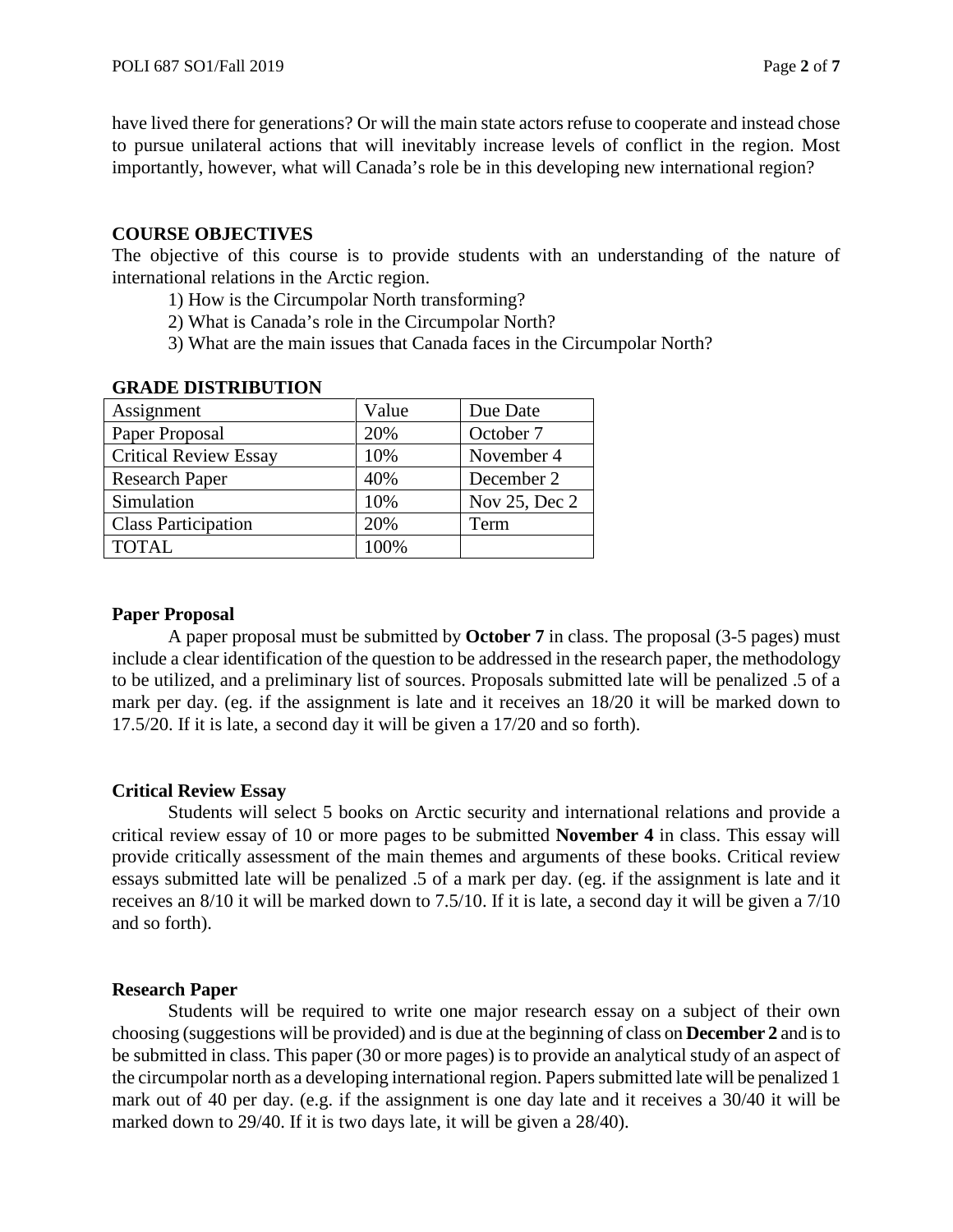#### **Simulation**

A simulation exercise will be held at the end of the term. This exercise will be designed to allow students to "make" their own "Arctic" policy in regards to a specific international issue. Each student will be assigned as a decision-maker in one of the Arctic states or as a member of a northern Aboriginal Peoples organization and then must resolve an international problem. They are then required to represent that role using the knowledge acquired during the term. Students will be evaluated on their level of preparedness and participation in this exercise.

### **Class Participation**

Students are required to attend all classes and participate in all class discussions. The reading assignments cited in the reading list are to be completed for each class, and it is expected that student will follow the coverage of news stories that are related to the various topic areas.

### **Writing Statement**

Written assignments are often required in Political Science courses, including this one, and the quality of writing skills, including but not limited to such elements as grammar, punctuation, sentence structure, clarity, citation, and organization, will be taken into account in the determination of grades. Students are encouraged to make use of the services offered through Writing Support Services in the Student Success Centre (3rd floor of the Taylor Family Digital Library) or at [http://www.ucalgary.ca/ssc/writing-support.](http://www.ucalgary.ca/ssc/writing-support)

# **GRADE SCALE**

|            |  | $A+$ = 90-100   $B+$ = 75-78   $C+$ = 65-68   $D+$ = 55-58 |  |          |  |                     |
|------------|--|------------------------------------------------------------|--|----------|--|---------------------|
|            |  | $A = 80-89$ $B = 70-74$ $C = 60-64$ $D = 50-54$            |  |          |  |                     |
| $A - = 79$ |  | $B - 59$                                                   |  | $C - 59$ |  | $\mathbf{F} = 49-0$ |

# **CLASS PREPARATION & DESIRE2LEARN (d2l)**

Lectures focus on the material presented in the textbook and general discussion relating to the topic(s) outlined in the lecture schedule. Students are expected to read the assigned text chapters and readings before class, and be prepared for class discussion. Important information and additional readings are posted on Desire2Learn (d2l). Students should regularly check the Announcements section of Desire2Learn (d2l) for ongoing notices. It is the responsibility of the student to understand all concepts presented in the textbook and lectures. If you need clarification, please take the initiative to ask the instructor during class.

# **CONTACTING YOUR INSTRUCTOR**

Students requiring assistance are encouraged to speak to their instructor during class or during their office hours. Should you wish to meet with the instructor outside of office hours, please telephone or email the instructor to make an appointment. It is to the student's advantage to keep such appointments.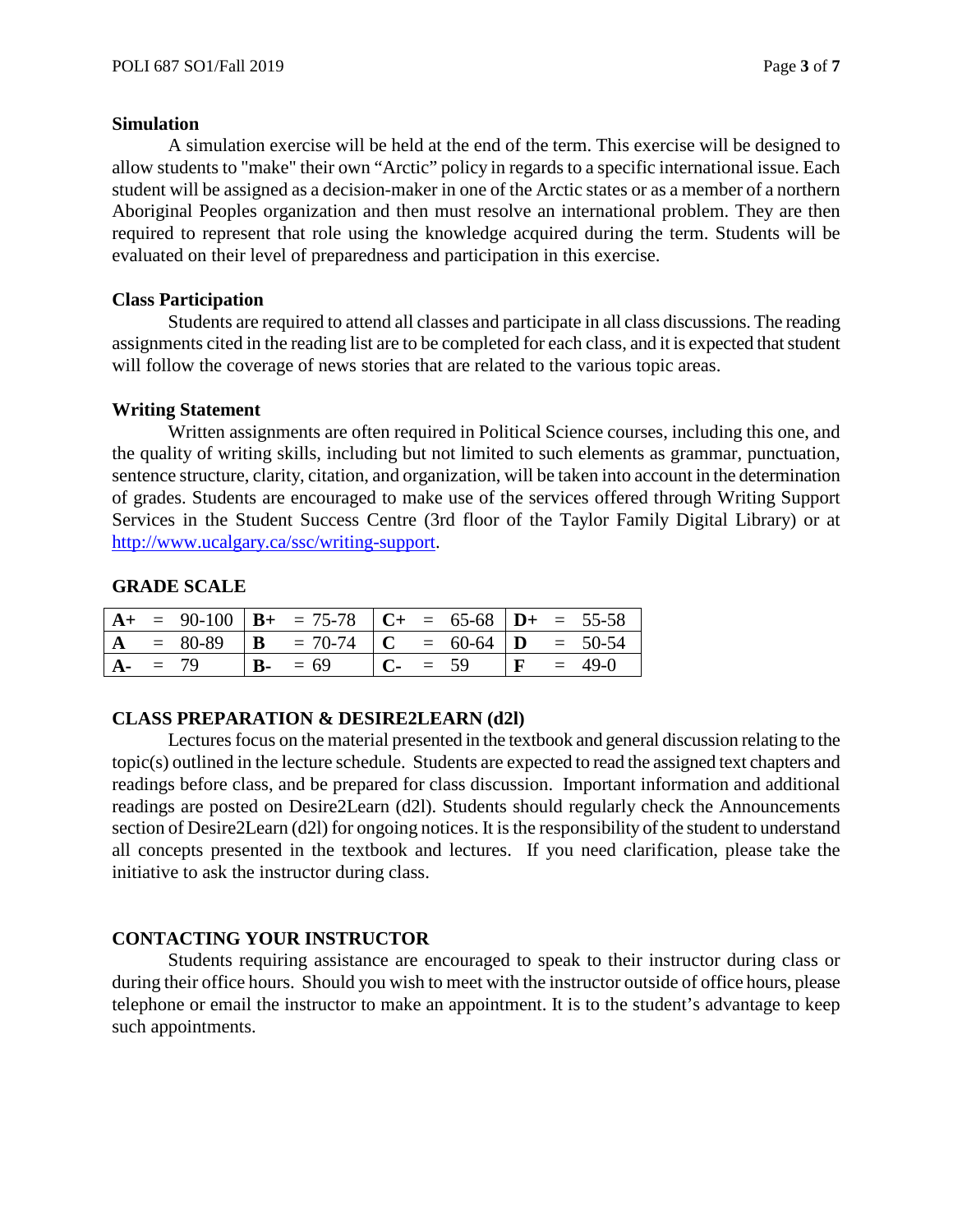# **PROPER USE OF EMAIL**

Email is commonly used by students to communicate with their instructor. However, it does limit the effectiveness of the communications and may not be the best way for instructors to answer student questions, especially those requiring an explanation of concepts covered in this course or some personal concerns. Therefore the instructor may request a telephone call or personal meeting. Your instructor will inform you as to his/her expectations about emails.

# **REQUIRED TEXTBOOK AND/OR MATERIALS**

*Canada and the Changing Arctic: Sovereignty, Security and Stewardship* Franklyn Griffiths, Rob Huebert and Whitney Lackenbauer, (Waterloo ON: Wilfrid Laurier Press, 2011).

*The New Arctic Governance* SIPRI Research Report 25, edited by Linda Jakobson and Neil Melvin (Oxford: Oxford University Press, 2016).

# **Library Search Engines**

One of the most important electronic aids to research offered by the library can be found on their Research Databases. This page lists numerous databases that include several that focus on international relations and strategic studies.

[\[https://library.ucalgary.ca/\]](https://library.ucalgary.ca/)

| Data Bases                  | [https://library.ucalgary.ca/az.php].                          |
|-----------------------------|----------------------------------------------------------------|
| Arctic and Northern Studies | [http://contentdm.ucalgary.ca/digital/collection/p22007coll1]. |
| <b>Political Science</b>    | [http://libguides.ucalgary.ca/sb.php?subject_id=52647]         |
| <b>Strategic Studies</b>    | [http://libguides.ucalgary.ca/sb.php?subject_id=52657]         |

| <b>DATE</b>   | <b>TOPIC</b>                                                    |
|---------------|-----------------------------------------------------------------|
| Sept 9        | <b>Introduction</b>                                             |
| Sept 16       | <b>The Environment, Resources</b>                               |
| Sept 23       | The Arctic – Historical Underpinnings                           |
| Sept 30       | The People and Governance                                       |
| Oct 7         | Sovereignty: Boundary Disputes - Waterways; EEZ and CS          |
| <b>Oct 14</b> | Thanksgiving (no class)                                         |
| <b>Oct 21</b> | Sovereignty: Boundary Disputes - Waterways; EEZ and CS          |
| <b>Oct 28</b> | <b>Security</b>                                                 |
| <b>Nov 11</b> | Mid-Term Break Nov 11-17 (no class)                             |
| <b>Nov 18</b> | <b>Security</b>                                                 |
| <b>Nov 25</b> | <b>International Political Bodies – New Forms of Governance</b> |
|               | Intro to simulation                                             |
| Dec 2         | <b>Cooperation or Conflict: Simulation Exercise (continued)</b> |

# **CLASS SCHEDULE & TOPICS:**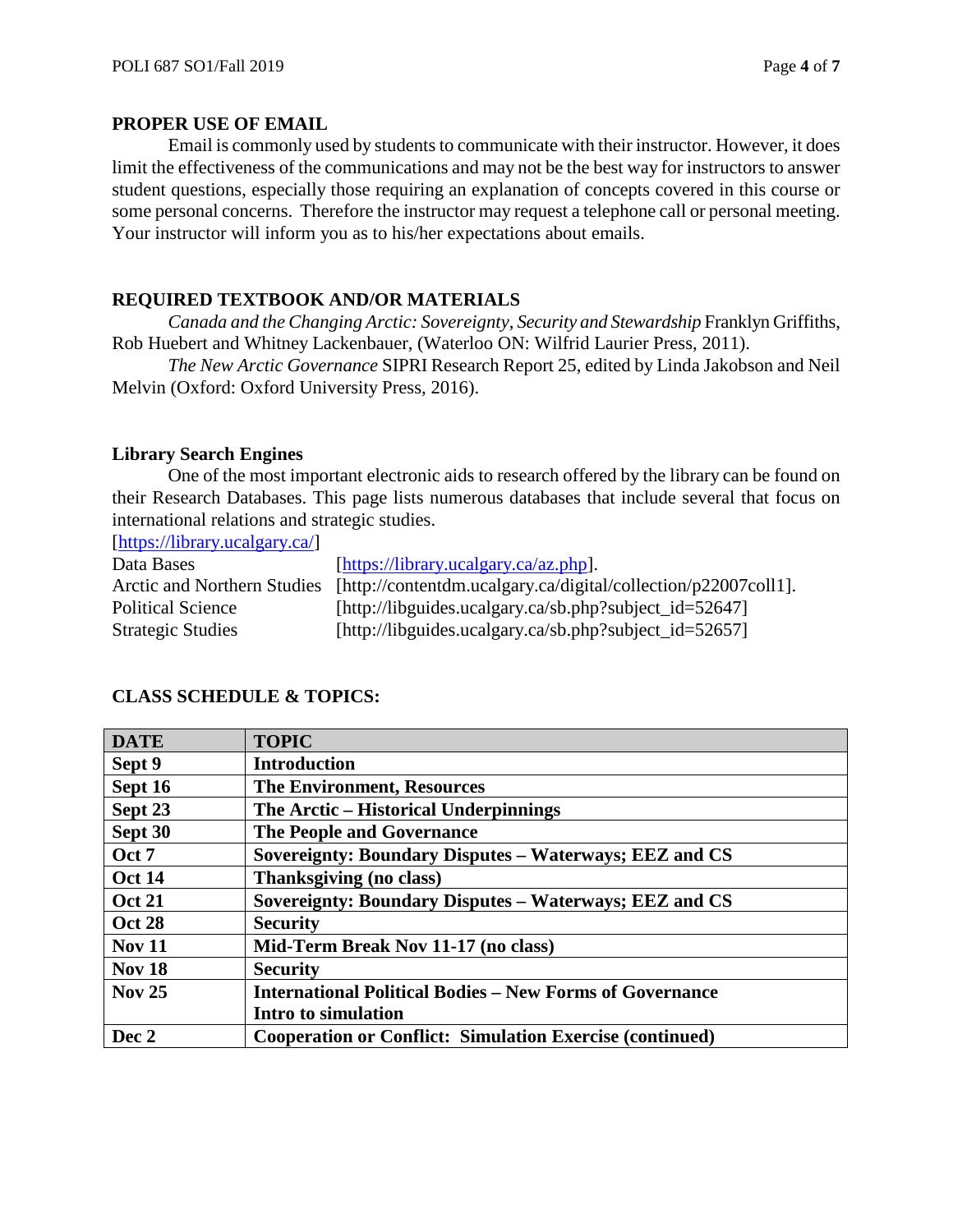# **IMPORTANT POLICIES AND INFORMATION**

### Supporting Documentation and the Use of a Statutory Declaration

### As stated in the University Calendar:

Students may be asked to provide supporting documentation for an exemption/special request. This may include, but is not limited to, a prolonged absence from a course where participation is required, a missed course assessment, a deferred examination, or an appeal. Students are encouraged to submit documentation that will support their situation. Supporting documentation may be dependent on the reason noted in their personal statement/explanation provided to explain their situation. This could be medical certificate/documentation, references, police reports, invitation letter, third party letter of support or a statutory declaration etc. The decision to provide supporting documentation that best suits the situation is at the discretion of the student. Students cannot be required to provide specific supporting documentation, such as a medical note.

Students can make a Statutory Declaration as their supporting documentation (available at ucalgary.ca/registrar). This requires students to make a declaration in the presence of a Commissioner for Oaths. It demonstrates the importance of honest and accurate information provided and is a legally binding declaration. Several registered Commissioners for Oaths are available to students at no charge, on campus. For a list of locations to access a Commissioners for Oaths, visit [ucalgary.ca/registrar\)](http://www.ucalgary.ca/registrar).

Falsification of any supporting documentation will be taken very seriously and may result in disciplinary action through the Academic Discipline regulations or the Student Non-Academic Misconduct policy. This statement is accessible at: <https://www.ucalgary.ca/pubs/calendar/current/m-1.html>

*Please note that while the form of supporting documentation provided is at the discretion of the student, the instructor has the discretion not to accept the supporting documentation if it does not corroborate the reason(s) given for the exemption/special request.*

# Absence From a Mid-term Examination:

Students who are absent from a scheduled term test or quiz for legitimate reasons are responsible for contacting the instructor via email within 48 hours of the missed test to discuss alternative arrangements. A copy of this email may be requested as proof of the attempt to contact the instructor. Any student who fails to do so forfeits the right to a makeup test.

# Deferral of a Final Examination:

Deferral of a final examination can be granted for reasons of illness, domestic affliction, and unforeseen circumstances, as well as to those with three (3) final exams scheduled within a 24-hour period. Deferred final exams will not be granted to those who sit the exam, who have made travel arrangements that conflict with their exam, or who have misread the examination timetable. The decision to allow a deferred final exam rests not with the instructor but with Enrolment Services. Instructors should, however, be notified if you will be absent during the examination. The Application for Deferred Final Exam, deadlines, requirements and submission instructions can be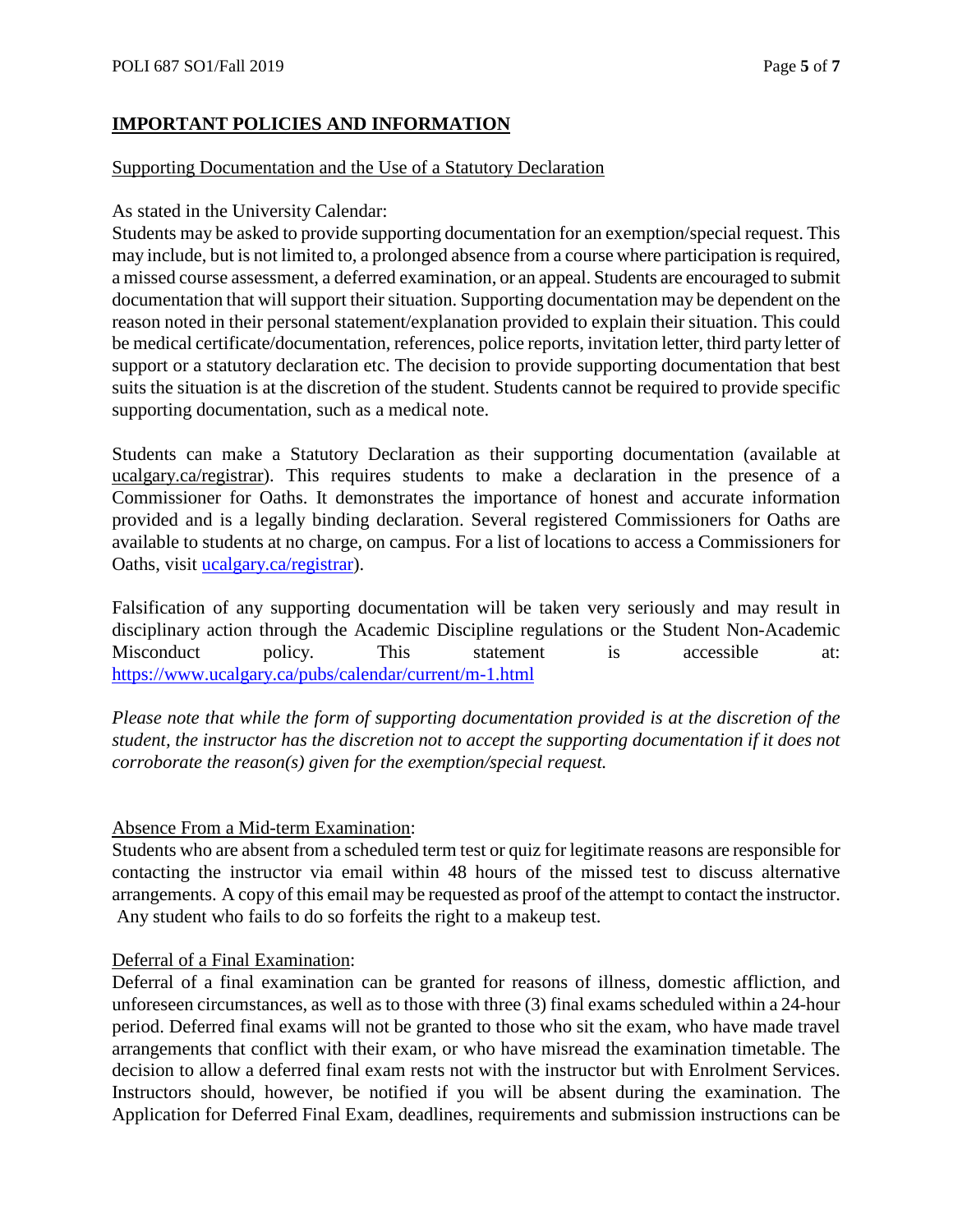found on the Enrolment Services website at [https://www.ucalgary.ca/registrar/exams/deferred](https://www.ucalgary.ca/registrar/exams/deferred-exams)[exams.](https://www.ucalgary.ca/registrar/exams/deferred-exams)

# Appeals:

If a student has a concern about the course or a grade they have been assigned, they must first discuss their concerns with the instructor. If this does not resolve the matter, the student then proceed with an academic appeal. The first step in an academic appeal is to set up a meeting with the Department Head. Appeals must be requested within 15 days of receipt of the graded assignment.

### Student Accommodations:

Students seeking an accommodation based on disability or medical concerns should contact Student Accessibility Services; SAS will process the request and issue letters of accommodation to instructors. For additional information on support services and accommodations for students with disabilities, visit [www.ucalgary.ca/access/.](http://www.ucalgary.ca/access/)

Students who require an accommodation in relation to their coursework based on a protected ground other than disability should communicate this need in writing to their Instructor.

The full policy on Student Accommodations is available at [http://www.ucalgary.ca/policies/files/policies/student-accommodation-policy.pdf.](http://www.ucalgary.ca/policies/files/policies/student-accommodation-policy.pdf)

# University Regulations:

Students are responsible for familiarizing themselves with the University policies found in the Academic Regulations sections of the Calendar at [www.ucalgary.ca/pubs/calendar/current/academic](http://www.ucalgary.ca/pubs/calendar/current/academic-regs.html)[regs.html.](http://www.ucalgary.ca/pubs/calendar/current/academic-regs.html)

# Plagiarism Aand Other Forms of Academic Misconduct:

Academic misconduct in any form (e.g. cheating, plagiarism) is a serious academic offence that can lead to disciplinary probation, suspension or expulsion from the University. Students are expected to be familiar with the standards surrounding academic honesty; these can be found in the University of Calgary calendar at [http://www.ucalgary.ca/pubs/calendar/current/k.html.](http://www.ucalgary.ca/pubs/calendar/current/k.html) Such offences will be taken seriously and reported immediately, as required by Faculty of Arts policy.

# Copyright Legislation:

As stated in the University of Calgary Calendar, Academic Regulations, "students are required to read the University of Calgary policy on Acceptable Use of Material Protected by Copyright and requirements of the copyright act to ensure they are aware of the consequences of unauthorised sharing of course materials (including instructor notes, electronic versions of textbooks etc.). Students who use material protected by copyright in violation of this policy may be disciplined under the Non-Academic Misconduct Policy."

<https://www.ucalgary.ca/policies/files/policies/acceptable-use-of-material-protected-by-copyright.pdf> and<https://laws-lois.justice.gc.ca/eng/acts/C-42/index.html>